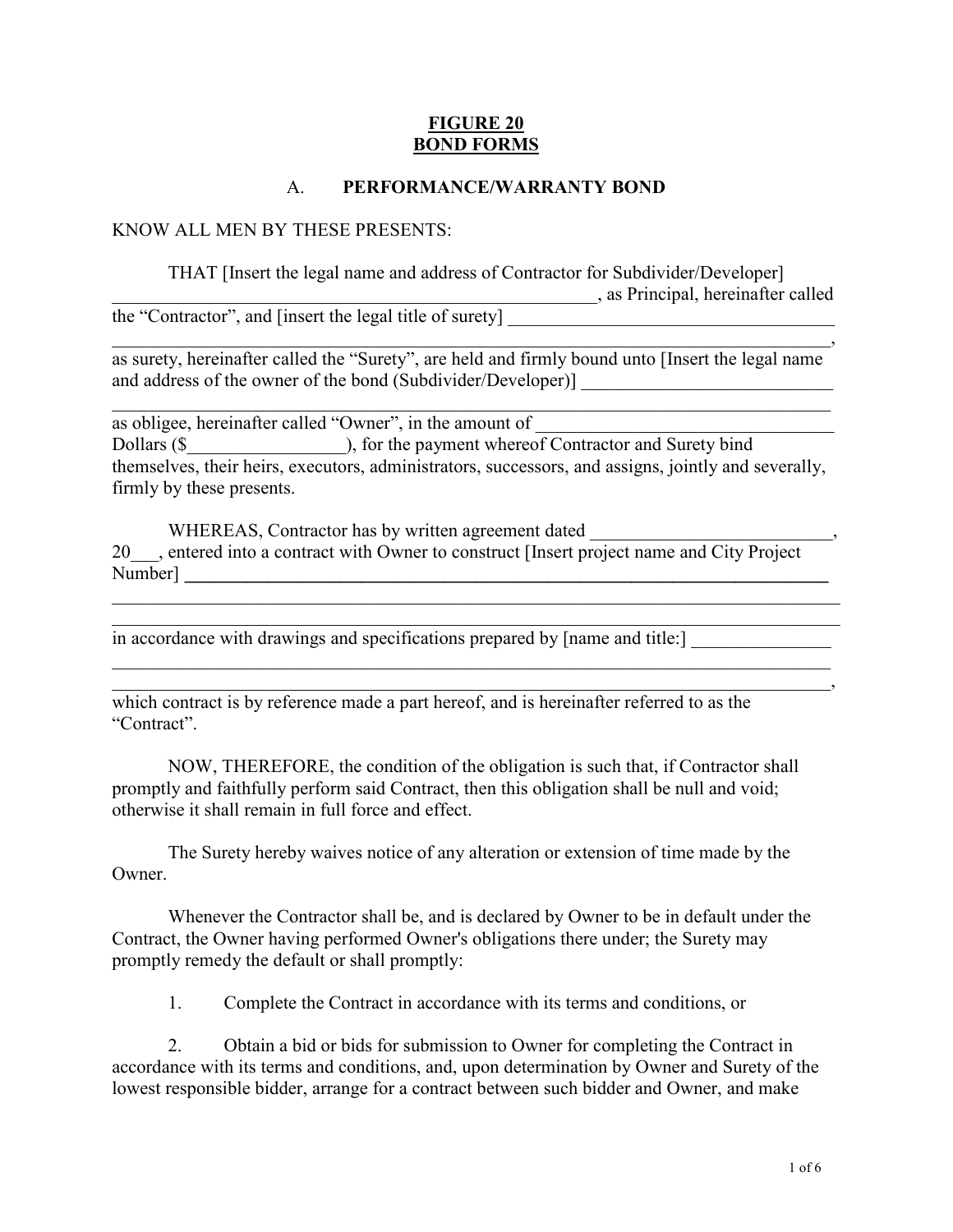available as work progresses (even though there should be default or a succession of defaults under the Contract or contracts of completion arranged under this paragraph) sufficient funds to pay the cost of completion, but not exceeding, including other costs, and damages for which the Surety may be liable hereunder, the amount set forth in the first paragraph hereof.

The Contractor shall guarantee any and all work performed under this bond against defective materials and workmanship, for a period of one (1) year following its completion and its acceptance by the City of Albuquerque.

Any suit under this bond must be instituted before the expiration of one (1) year from the date on which final payment under the Contract falls due.

Following the completion and formal acceptance by the City of Albuquerque of any and all work performed under this bond, the right of action with respect to the guarantee against defective materials and workmanship on this bond shall accrue to and for the City of Albuquerque, a municipal corporation, and if the work includes water and wastewater infrastructure, the Albuquerque Bernalillo County Water Utility Authority, a political subdivision of the State of New Mexico.

| Signed and sealed this | day of |  |  |
|------------------------|--------|--|--|
|                        |        |  |  |

|                    | Name of Surety:        |
|--------------------|------------------------|
|                    |                        |
|                    |                        |
|                    | Local Agent of Surety: |
| <b>Surety Seal</b> | Address:               |
|                    | Phone:                 |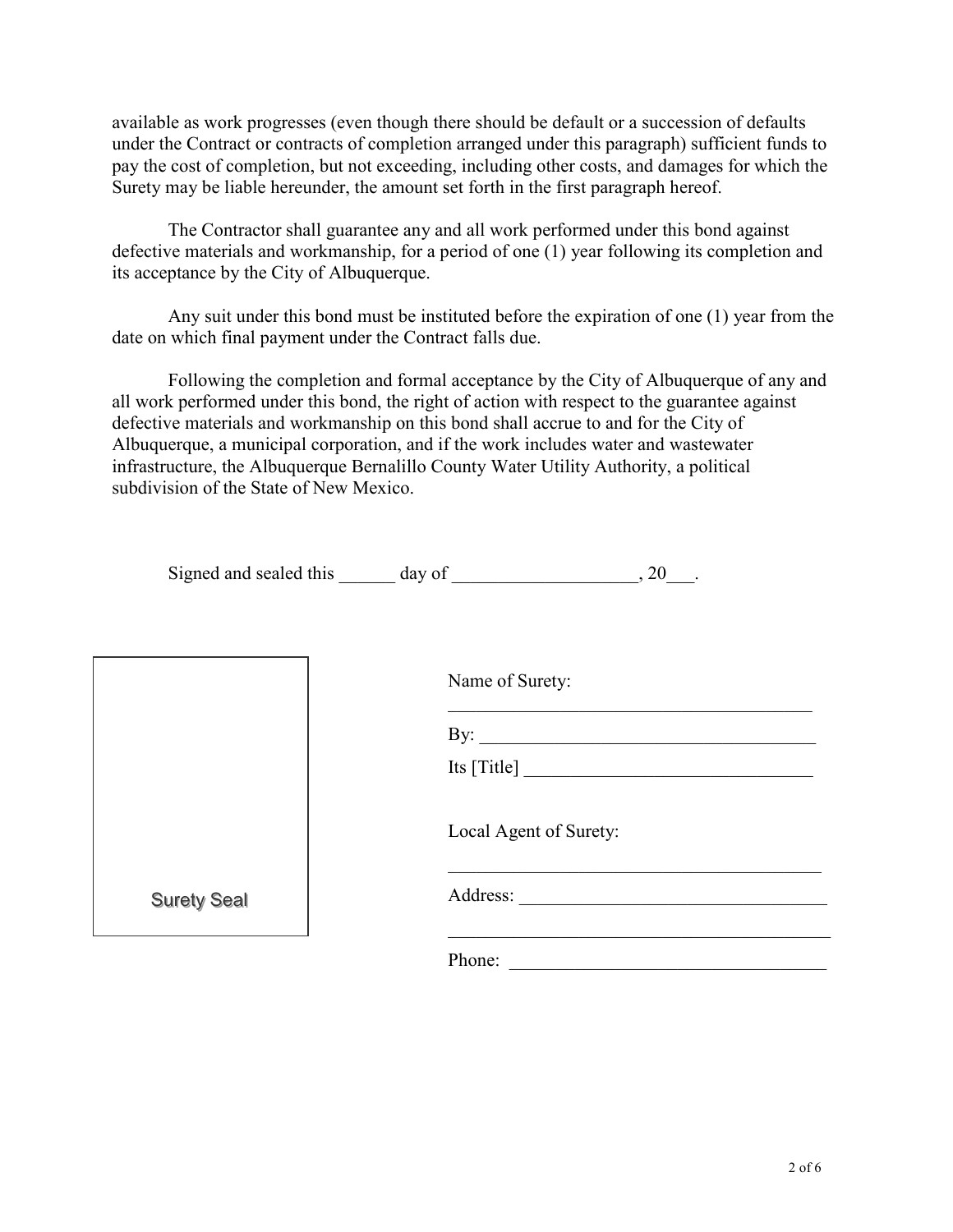|                        | Name of Principal (Contractor): |
|------------------------|---------------------------------|
|                        |                                 |
|                        | Its [Title]                     |
| <b>Contractor Seal</b> |                                 |

If contractor does not have a company seal, notarization of contractor signature is required.

## CONTRACTOR'S NOTARY

STATE OF \_\_\_\_\_\_\_\_\_\_\_\_\_\_\_\_\_\_\_\_) ) ss. COUNTY OF \_\_\_\_\_\_\_\_\_\_\_\_\_\_\_\_\_\_)

This instrument was acknowledged before me on this \_\_\_\_\_ day of \_\_\_\_\_\_\_\_\_\_\_\_\_\_\_\_, 20\_\_\_\_\_\_, by [name(s) of person(s):] \_\_\_\_\_\_\_\_\_\_\_\_\_\_\_\_\_\_\_\_\_\_\_\_\_\_\_\_\_\_\_\_\_\_\_\_\_\_\_\_\_\_\_\_\_\_\_, [title or capacity, for instance, "President", "Member", "Partner", etc..:] of [Contractor:] \_\_\_\_\_\_\_\_\_\_\_\_\_\_\_\_\_\_\_\_\_\_\_\_\_\_\_\_\_\_\_\_\_\_\_\_\_\_\_\_\_\_\_\_\_\_\_\_\_\_\_\_\_\_\_\_\_\_\_\_\_\_\_\_.

 $\_$  . The contribution of the contribution of  $\mathcal{L}_\mathbf{z}$ (SEAL) Notary Public

My Commission Expires:

# [SURETY POWER OF ATTORNEY ATTACHED]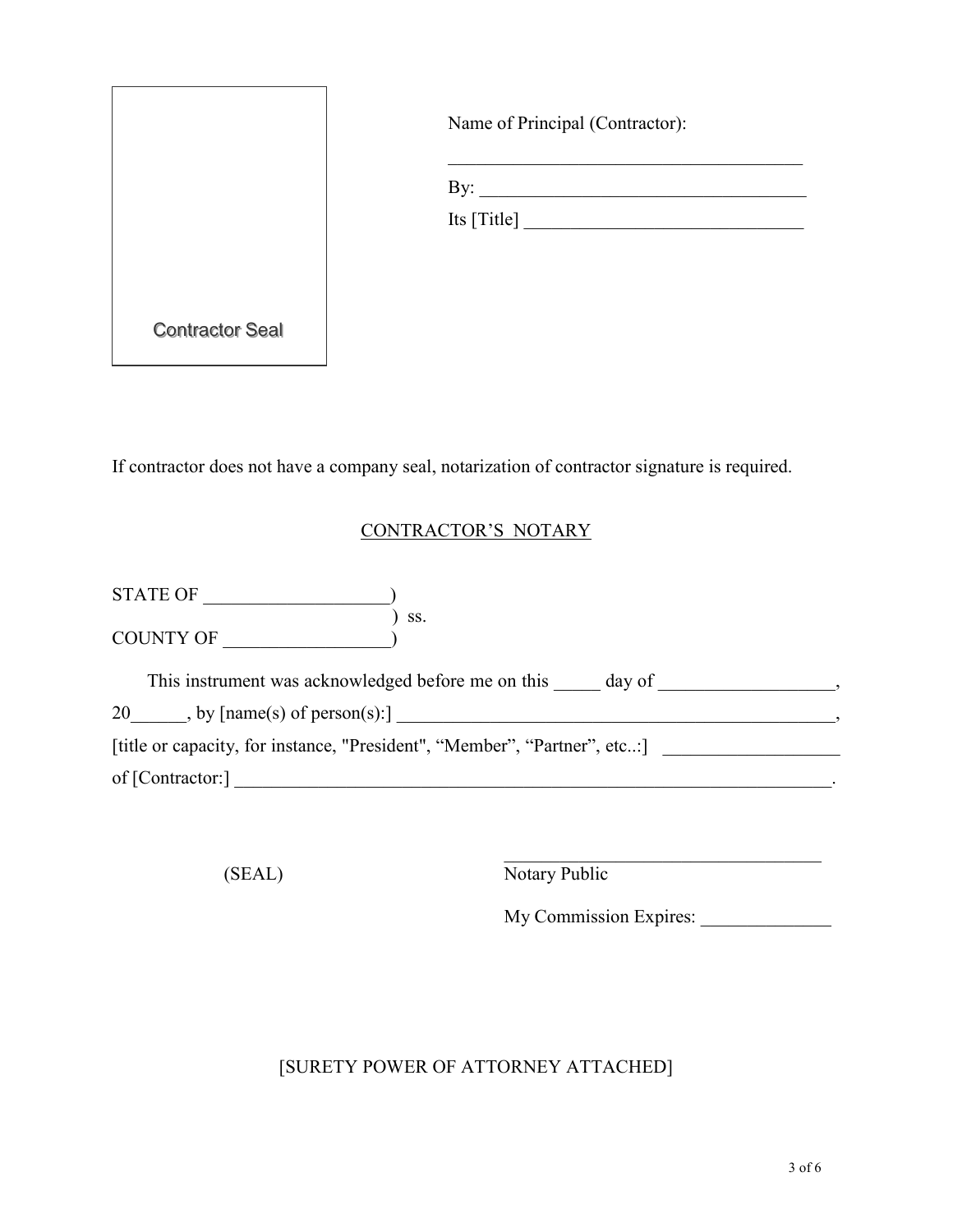## B. LABOR AND MATERIAL PAYMENT BOND

Note: This bond is issued simultaneously with the performance/warranty bond in favor of the owner/subdivider/developer conditioned for the full and faithful performance of the contract.

#### KNOW ALL PERSONS BY THESE PRESENTS:

That [insert the legal name and address of contractor for Subdivider/Developer] \_\_\_\_\_\_\_\_\_\_\_\_\_\_\_\_\_\_\_\_\_\_\_\_\_\_\_\_\_\_\_\_\_\_\_\_\_\_\_\_\_\_\_\_\_\_\_\_\_\_\_\_\_\_\_\_\_\_\_\_\_\_\_\_\_\_\_\_\_\_\_\_\_\_\_\_\_,

as principal, hereinafter called the "Contractor", and [insert the legal title of surety]

\_\_\_\_\_\_\_\_\_\_\_\_\_\_\_\_\_\_\_\_\_\_\_\_\_\_\_\_\_\_\_\_\_\_\_\_\_\_\_\_\_\_\_\_\_\_\_\_\_\_\_\_\_\_\_\_\_\_\_\_\_\_\_\_\_\_\_\_\_\_\_\_\_\_\_\_\_, as surety, hereinafter called "Surety", are held and firmly bound unto [insert the legal name and address of the bond (Subdivider/Developer)] as obligee, hereinafter called "Owner", for the use and benefit of claimants as herein below defined, in the amount of Theorem 2012 is the Dollars (\$ Theorem 2013), for the payment whereof Contractor and Surety firmly bind themselves, their heirs, executors, administrators, successors, and assigns jointly and severally by these presents.

 WHEREAS, Contractor has by written agreement dated \_\_\_\_\_\_\_\_\_\_\_\_\_\_\_\_\_\_\_ entered into contract with the Owner for [Insert project name and City Project Number]

\_\_\_\_\_\_\_\_\_\_\_\_\_\_\_\_\_\_\_\_\_\_\_\_\_\_\_\_\_\_\_\_\_\_\_\_\_\_\_\_\_\_\_\_\_\_\_\_\_\_\_\_\_\_\_\_\_\_\_\_\_\_\_\_\_\_\_\_\_\_\_\_\_\_\_\_\_\_ in accordance with drawings and specifications prepared by [name and title:]  $\blacksquare$  Which contract is by reference made a part hereof, and is hereinafter referred to as the "Contract".

 NOW, THEREFORE, the condition of this obligation is such that, if the Contractor shall promptly make payments to all claimants as hereinafter defined, for all labor and material used or reasonably required for use in the performance of the Contract, then this obligation shall be void, otherwise it shall remain in full force and effect, subject, however, to the following conditions:

1. A claimant is defined as one having a direct contract with the Contractor or with a subcontractor of the Contractor for labor, material, or both, used or reasonably required for use in the performance of the contract, labor and material being constructed to include that part of water, gas, power, light, heat, oil, gasoline, telephone service or rental of equipment directly applicable to the Contract.

 2. The above named Contractor and Surety hereby jointly and severally agree with the Owner that every claimant, as herein defined, who has not been paid in full before the expiration of the period of ninety (90) days after the date on which the last of such claimant's work or labor was done or performed, or materials were furnished by such claimant, may sue on this bond for the use of such claimant, prosecute the suit to final judgment for such sum or sums as may be justly due claimant, and have execution hereon. The Owner shall not be liable for the payment of any costs or expenses of any such suit.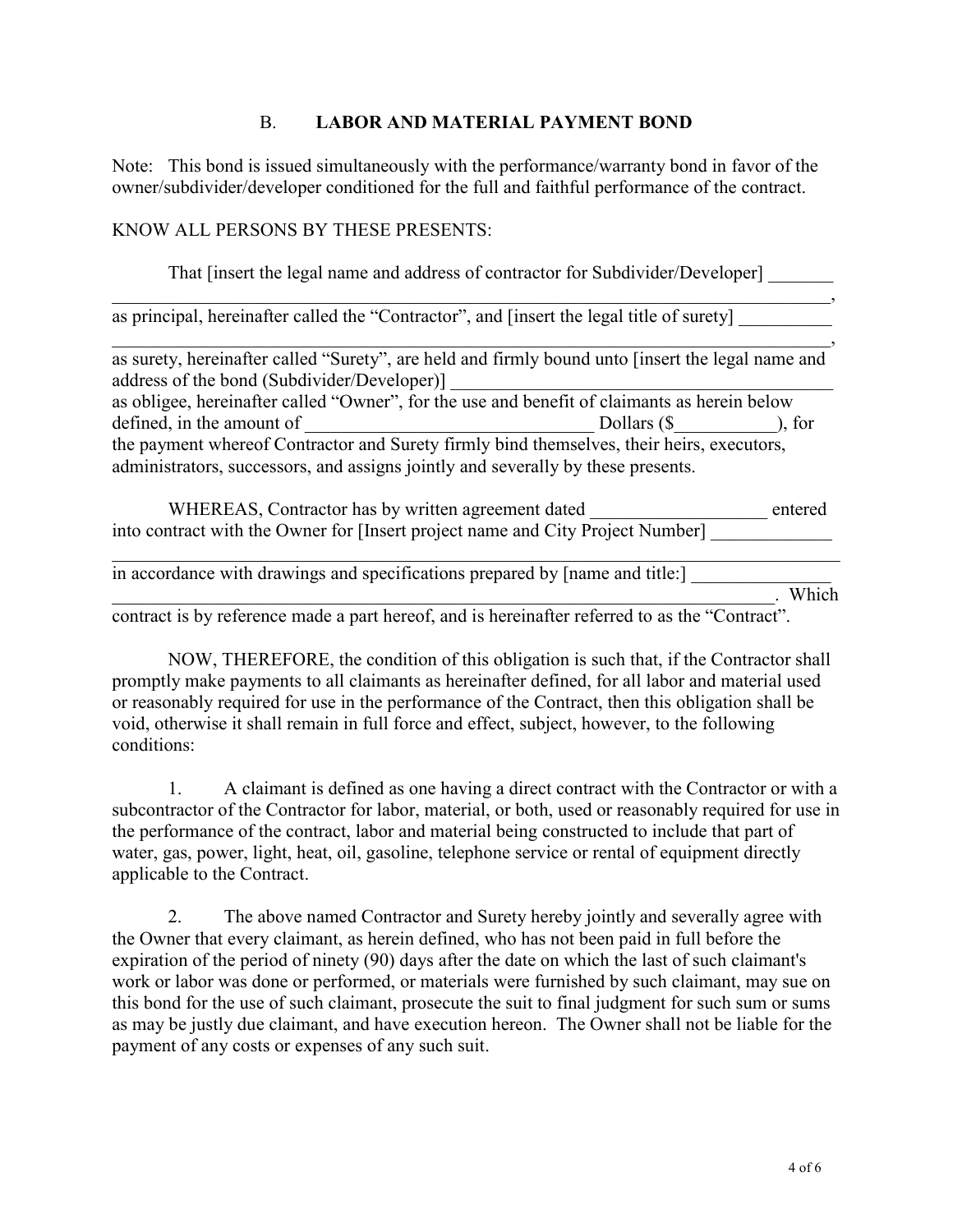3. No suit or action shall be commenced hereunder by any claimant:

a.) Unless claimant, other than on having a direct contract with the Contractor, shall have given written notice to any two (2) of the following:

The Contractor, the Owner, or the Surety above named, within ninety (90) days after such claimant did or performed the last of the work or labor, or furnished the last of the materials for which said claim is made, stating with substantial accuracy the amount claimed and the name of the party to whom the materials were furnished, or for whom the work or labor was done or performed. Such notice shall be served by mailing the same by registered mail or certified mail, postage prepaid, in an envelope addressed to the Contractor, Owner or Surety, at any place where an office is regularly maintained for the transaction of business, or served in any manner in which legal process may be served in the state in which the aforementioned project is located, save that such service need not be made by an officer.

b.) After the expiration of two (2) years following the date of final settlement, it being understood, however, that if any limitation embodied in this bond is prohibited by any law controlling the construction hereof such limitation shall be deemed to be amended so as to be equal to the minimum period of limitation permitted by such law.

c.) Other than in a state court of competent jurisdiction as established by law.

Signed and sealed this \_\_\_\_\_\_ day of \_\_\_\_\_\_\_\_\_\_\_\_\_\_\_\_\_\_\_\_, 20\_\_\_.

Name of Surety:

 $\_$  . The contribution of the contribution of  $\mathcal{L}_\mathcal{L}$ 

|                    | By: $\qquad \qquad$    |
|--------------------|------------------------|
|                    | Its $[Title]$          |
|                    | Local Agent of Surety: |
|                    | Address:               |
| <b>Surety Seal</b> | Phone:                 |